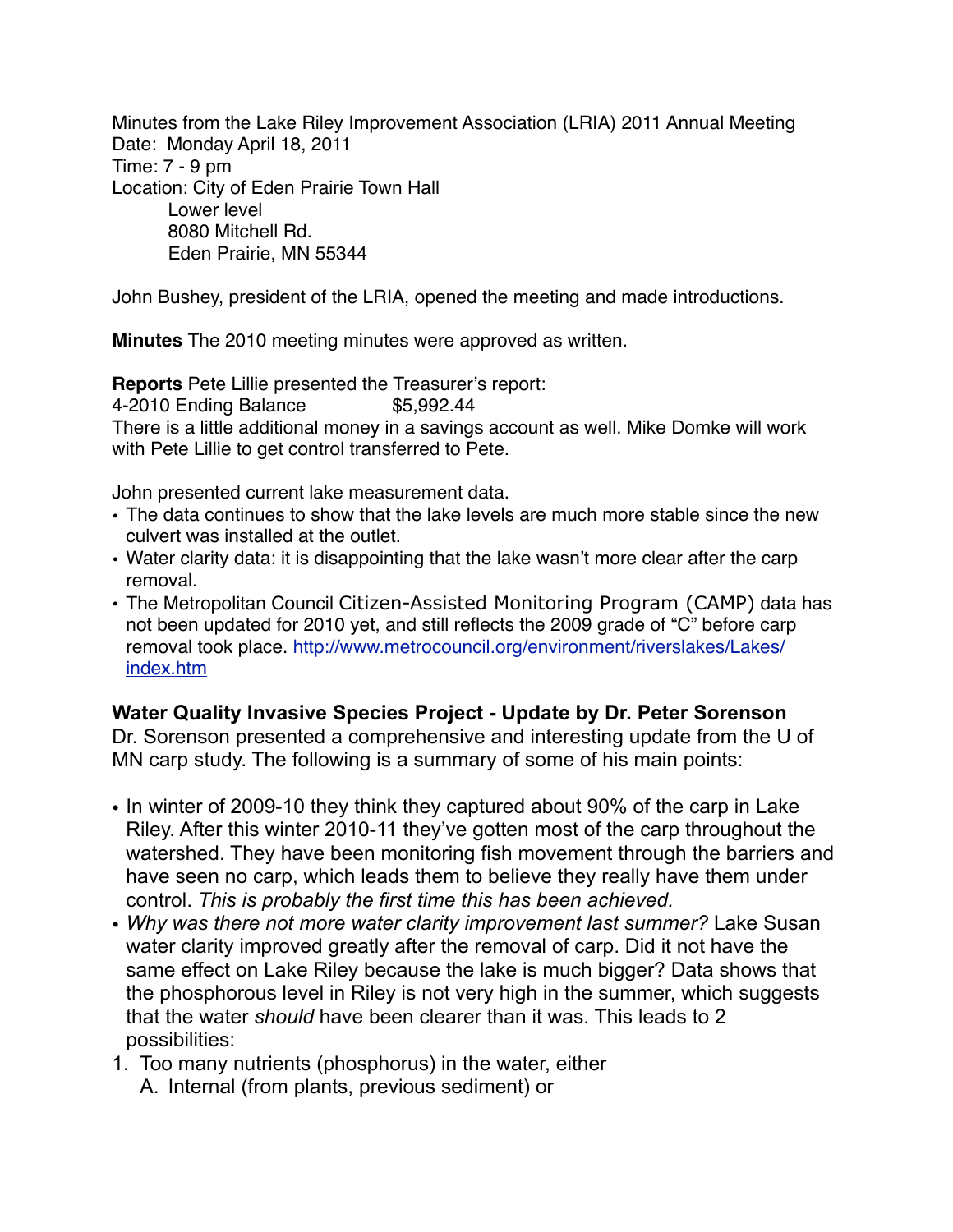- B. External (from land runoff)
- 2. Loss of predators
	- A. Zooplankton possibly from loss of submerged native plants
	- B. Unbalanced native fish population possibly from overfishing

# This has led to 3 questions:

## *1. Is there more phosphorus in the lake than we think?*

To find out, the team is collecting data year-round. The data from the past fall shows that the phosphorus levels climbed dramatically in the fall, to about 3x the summer level, and stayed high during the winter. This was unexpected, and might be explained by internal phosphorus from our own sediment on the lake bottom being dispersed when the lake turns over when the water temperature drops. This could contribute to poor water clarity.

# *2. Is there a lack of beneficial zooplankton?*

Daphnia and Milfoil Weevils are two examples of beneficial zooplankton. Daphnia eat algae. High levels of Daphnia can have a dramatic effect on reducing algae. Milfoil Weevils control milfoil, and in Lake Susan they do a good job of controlling the milfoil. The team is collecting zooplankton samples to investigate if there is a correlation of low levels in Lake Riley to the continued presence of algae and milfoil, which could also contribute to poor water clarity.

*3. Is there too much predation on zooplankton?*

If Lake Riley lacks beneficial zooplankton, it is possible that the native fish population is unbalanced. There could be way too many small sunfish, bluegills and crappies eating the zooplankton. Does fishing remove too many of the predators to the small fish, and remove too many of the older, larger panfish? It is possible that the small fish play a pivotal role in the health of the lake. To find out, the team is embarking on a year-round "creel" survey (a fishing survey) to determine: what is the present harvest of fish? How many panfish are there in the lake? What are their sizes, ages? What proportion is being taken out by fishermen? Can these fish, too, be managed? The creel survey will be done by 2 undergraduate students from the University of Minnesota. They will survey the lakes 3 days/week and most weekends. The anglers will be counted at random times, and data on the catch rates and sizes will be collected.

# **What are the next steps for creating better water qualit**y

• Can we balance the fish population, decreasing the number of small panfish that eat Daphnia and Milfoil Weevil-

-by stocking bass to help keep the small fish population down?

 -by passing special fishing regulations? It would be very new to do this for water quality, which is why the creel survey data will be so important.

• Should an alum treatment be considered, which locks the phosphorus into the sediment?

Data collected on phosphorus levels, zooplankton levels and the creel survey should help determine the course of action next year.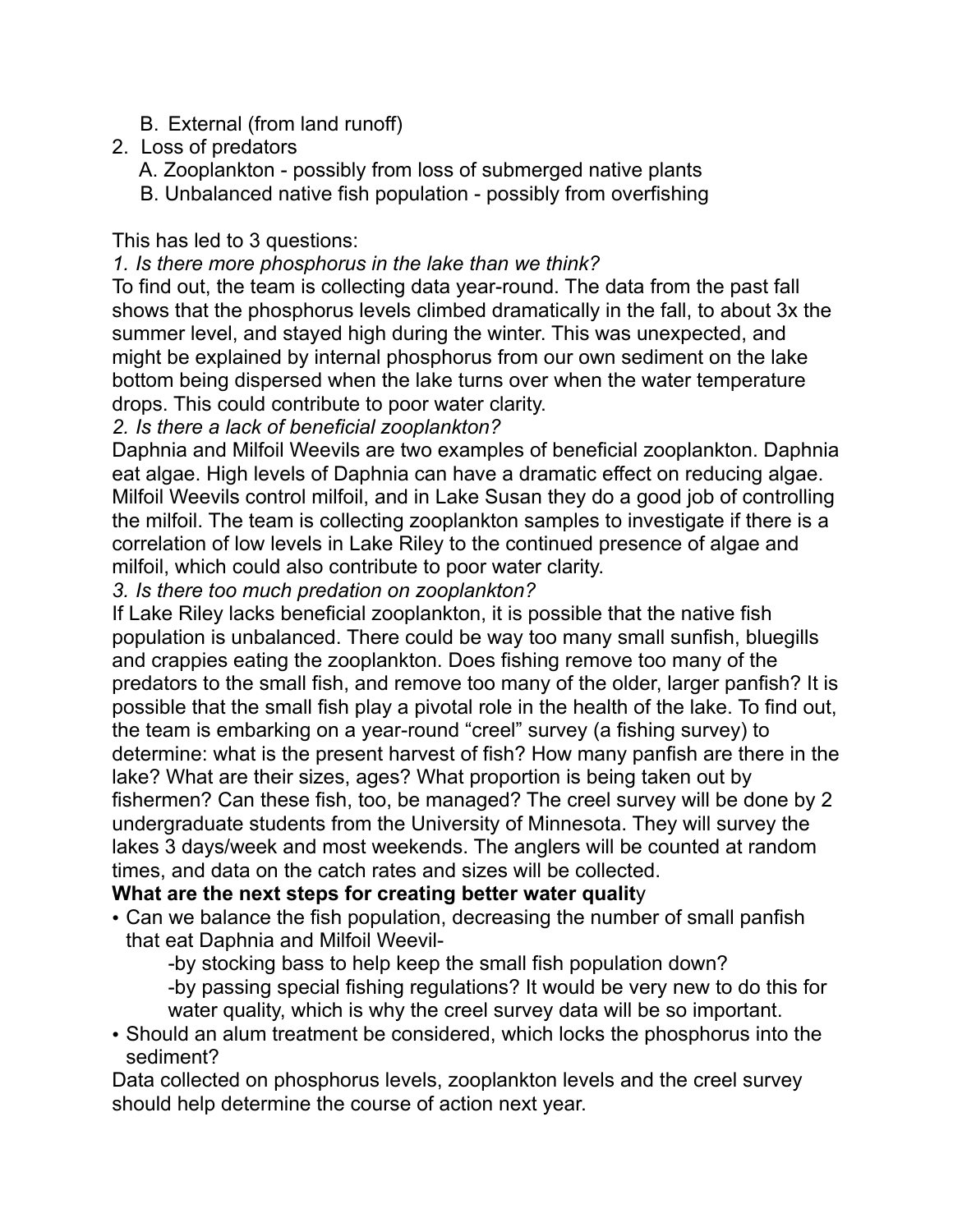### **Weed Control Options**

Four different ways of controlling weeds were discussed:

- Commercial Chemical (Lake Restoration)
- Individual Chemical (Aquacide pellets)
- Mechanical harvesting (cutting and pulling)
- Weed roller

Ken Wencl demonstrated his "Big Butcher" V-cutter that can be pulled behind a boat. He is selling them to those interested.

#### **Walleye Stocking**

Mike Domke reported that in 2009 we did not stock any fish, and in 2010 we spent \$2,500 on 3,500 walleye that were released in several areas of the lake. Mike got the fish from a new source, Rademacher Farms in Waconia. Considering the information about panfish from Dr. Sorenson, stocking Bass might be a good idea for this fall, and he will check on what options we have. A motion was made and passed to have Mike coordinate with Peter Sorenson and the LRIA board to determine what fish to stock this year.

#### **Zebra Mussels**

Anne Florenzano reported on the public meeting held by the Minnesota Waters organization on April 14 at the Chanhassen Recreation Center about Zebra Mussels. First to speak was Steve McComas, an aquatic biologist. He said that zebra mussels arrived in the U.S. in the late 1980's. They are native to the Caspian and Black Sea area, and were brought to the Great Lakes via ballast water from cargo ships. They were discovered in Lake Zumbro in the mid 1990ʻs. Zebra mussels can now be found in more than a dozen Minnesota lakes, including Lake Minnetonka, plus the Zumbro, Rum, St. Croix and Mississippi rivers. An intensive survey of Lake Minnetonka last year revealed that zebra mussels are in widely dispersed areas throughout the lake. Zebra mussels look for substrate to grow on - anything metal, rocks, sticks. They will form clumps when breeding on silty, mucky bottom. They feed on alga and bacteria, and exist all the way down to the depth of the lake where they still have oxygen and food to survive. Each mussel filters a quart of water per day, so they make the water clearer, but not necessarily "cleaner." Their presence creates thicker filamentous algae growth because of the waste they produce. Lakes in the southwest metro area were checked, and they all would support substantial colonization of zebra mussels. The zebra mussels are in expansion mode in Minnesota, and once they get in a lake they are impossible to eradicate. The Minnesota DNR has page on [zebra mussels](http://www.dnr.state.mn.us/invasives/aquaticanimals/zebramussel/index.html) for more information. McComas cautioned that after zebra mussels, there are more invasive species that could be even worse in the future.

Luke Skinner from the Minnesota DNR spoke next on prevention. He said that the zebra mussels are prolific: they suffocate and starve the native mussels; they filter out the base of the food chain, taking food from small fish; they impede recreation; they block intake pipes. They move between lakes on equipment, in water and on vegetation. Ways to prevent the spread of zebra mussels are: regulations; enforcement; inspections; public awareness; grants. The drain-plug law and the law against transportation of aquatic plants will greatly help reduce the spread. The DNR will continue to try to get laws passed with higher fines for infractions, more authority and funds for inspectors to check boats.